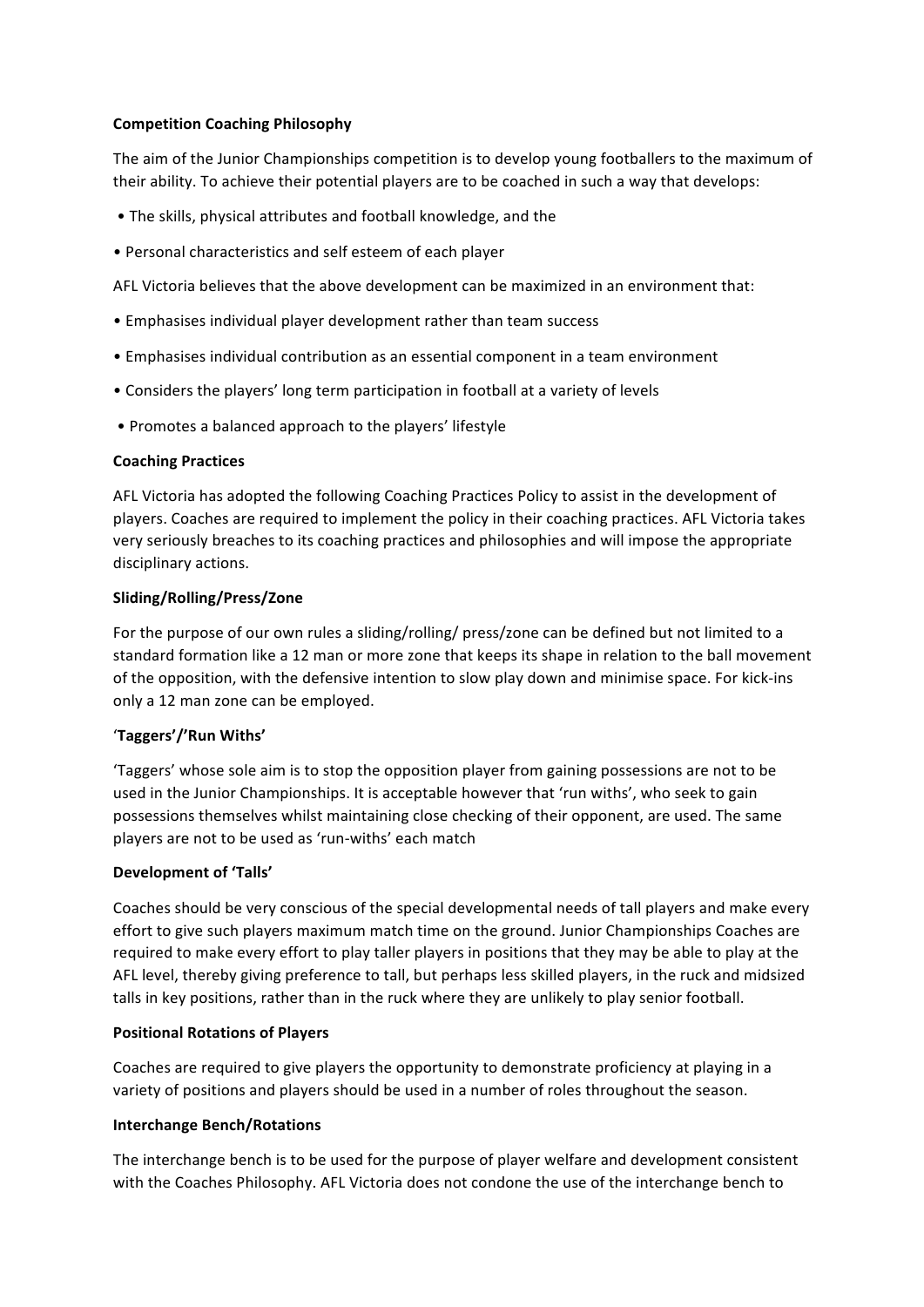solely gain a game day advantage. In other words, an unreasonable number of rotations through the midfield would be contrary to the spirit of the use of the interchange bench in the Championships.

#### **Extra Player in Defence**

'Flooding' the opposition's forward line or midfield (i.e. the practice of moving multiple players to fill space in the opposition's forward half) is not to be used in the Championships. It makes it very difficult for forwards to develop, does not encourage accountability for mid fielders, and reduces the skill development of back line players.

For Junior Championships purposes 'Crowding' is defined as having two or more additional players positioned permanently on the defensive side of the ball in the opposition's forward fifty-metre area. 'Flooding' is the proactive practice of moving multiple forward line players into the opposition's defensive half of the ground with the aim of restricting space and retarding the fluent delivery of the football to the forwards. At centre square bounces, teams are only to have 6 players in the defensive half.

One additional player positioned on the defensive side of the ball in the opposition's forward fifty, and, additional players running into defence with their opponent in transition are not considered to be flooding in general play. Crowding and Flooding as defined above are not permitted in the Junior Championships as it is contrary to the development philosophy of the competition. Crowding and Flooding do not assist the development of the:

- Midfielders for the attacking team who can gain many uncontested possessions and who will have many uncontested disposals;
- Defenders of the defending team who are receiving support from additional team members;
- Attacking team's forwards who are being crowded by additional defenders and not therefore able to develop their skills as effectively as otherwise possible, or the
- 'Crowders' or 'flooders' and their accountability for an opponent

#### **High Density Football**

When the ball enters an oppositions forward half coaches are required to ensure that a **least five players remain inside the opposite half of the ground** delineated by an "imaginary" line across the centre of the ground. Furthermore, two (2) of those five players must be inside the fifty (50) metre arc. This will be an expectation on all kick outs as well.

#### **Style of Plav**

Coaches must emphasize a style of play that requires players to be disciplined when their opponents have the ball, at boundary throw–ins, ball ups, etc., and where players are accountable for an opponent in such circumstances. Whilst wanting to encourage the initiative and creativity of players it is considered essential that players can demonstrate to AFL clubs that when required they are able to be accountable for their opponent. Coaches should encourage players to develop the skills and behaviours that are relevant to the requirements at AFL level notwithstanding compromising the development of all players without 'crowding' and 'flooding'.

#### **Use of Runners**

AFL Victoria believes that having two runners on match days is an important assistance in the development of players. Club Managers and Coaches are to ensure that runners are to be physically